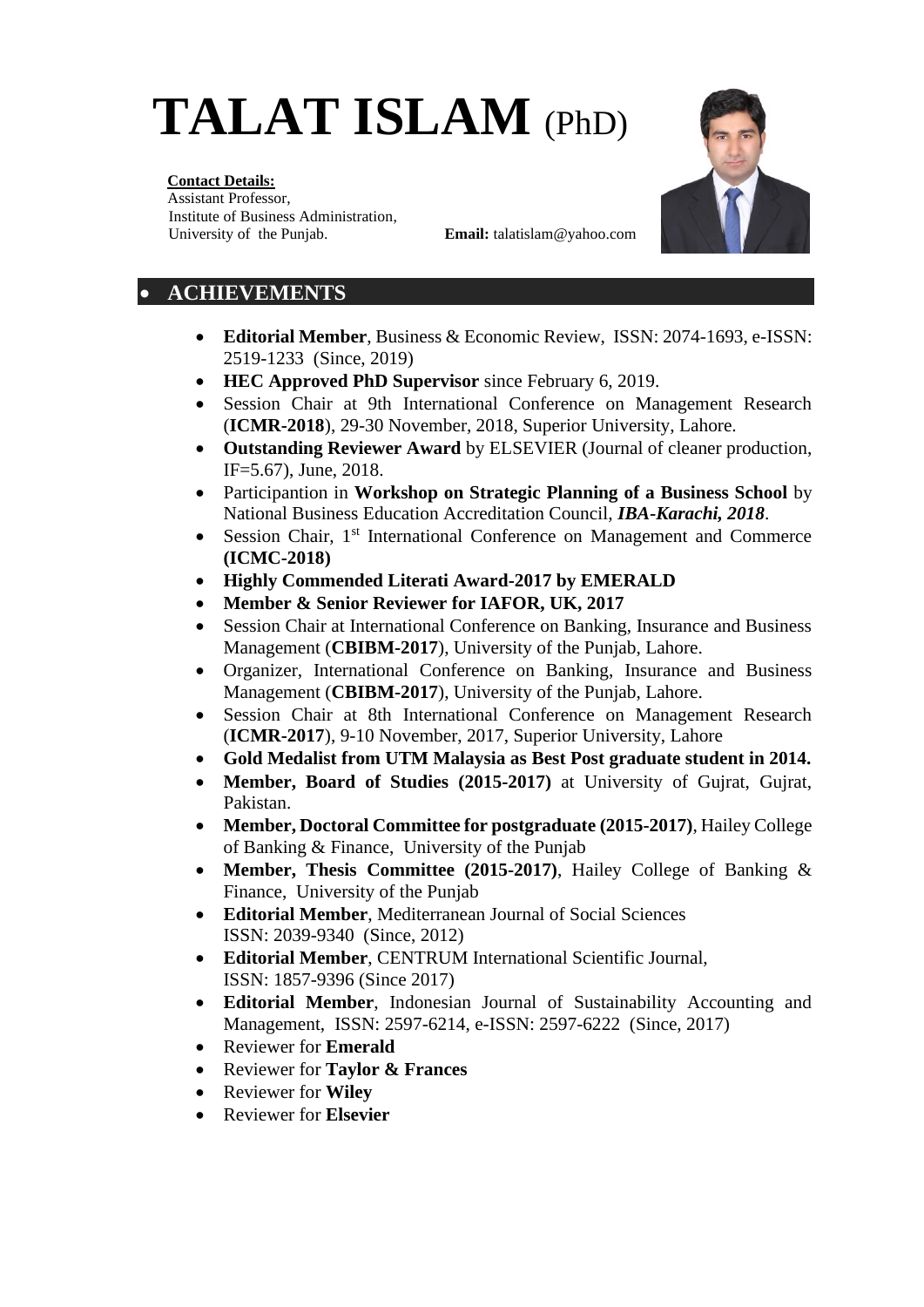## • **SUBJECTS:**

- **Principles of Management** at BBA (Hons), MBA (3.5 years) and MBA (Executive level) at Institute of Business Administration, Hailey College of Banking and Finance (University of the Punjab), and Department of Business Administration at University of Sargodha.
- **Human Resource Management** at BBA (Hons), MBA (3.5 years) and MBA (Executive level) at Institute of Business Administration, Hailey College of Banking and Finance (University of the Punjab), and Department of Business Administration at University of Sargodha.
- **Business Research** at BBA (Hons), MBA (3.5 years), MBA (Executive) and PhD level at Institute of Business Administration, Hailey College of Banking and Finance (University of the Punjab), and Department of Business Administration at University of Sargodha.
- **Strategic Management** at BBA (Hons), MBA (3.5 years) and MBA (Executive level) at Institute of Business Administration, Hailey College of Banking and Finance (University of the Punjab).
- **Entrepreneurship** at M.Phil (UET Lahore), MBA (18-years), MBA executive level at Hailey College of Banking and Finance, University of the Punjab.

# • *Published/ Accepted Publications:*

| 2020 | The nexus of corporate social responsibility (CSR), affective commitment and<br>organizational citizenship behavior in academia: A model of trust. <i>Employee</i><br>Relations, Accepted on 19th July 2019. (Emerald, Impact Factor: 1.496)     |
|------|--------------------------------------------------------------------------------------------------------------------------------------------------------------------------------------------------------------------------------------------------|
| 2019 | Emerging trends of coffee cafes in Pakistan: Factors affecting revisit intention.<br>British food Journal, 121(9), 2132-2147. (Emerald, Impact Factor: 1.717)                                                                                    |
| 2019 | Police work-family nexus, work engagement and turnover intention:<br>Moderating role of Person-job-fit. Policing: An international journal of police<br>strategies & management, 42(5), 739-750. (Emerald, Impact Factor: 1.350).                |
| 2019 | Impact of materialism on impulsive buying: mediating role of credit card use<br>and brand loyalty. Pakistan economic and social review, $57$ (1), 23-46. (HEC-<br>X Category, June).                                                             |
| 2019 | Does work and family imbalance impact on the satisfaction of police force<br>employees? A "net or a web" model. <i>Policing: An international journal of police</i><br>strategies & management, 42(4), 585-597. (Emerald, Impact Factor: 1.350). |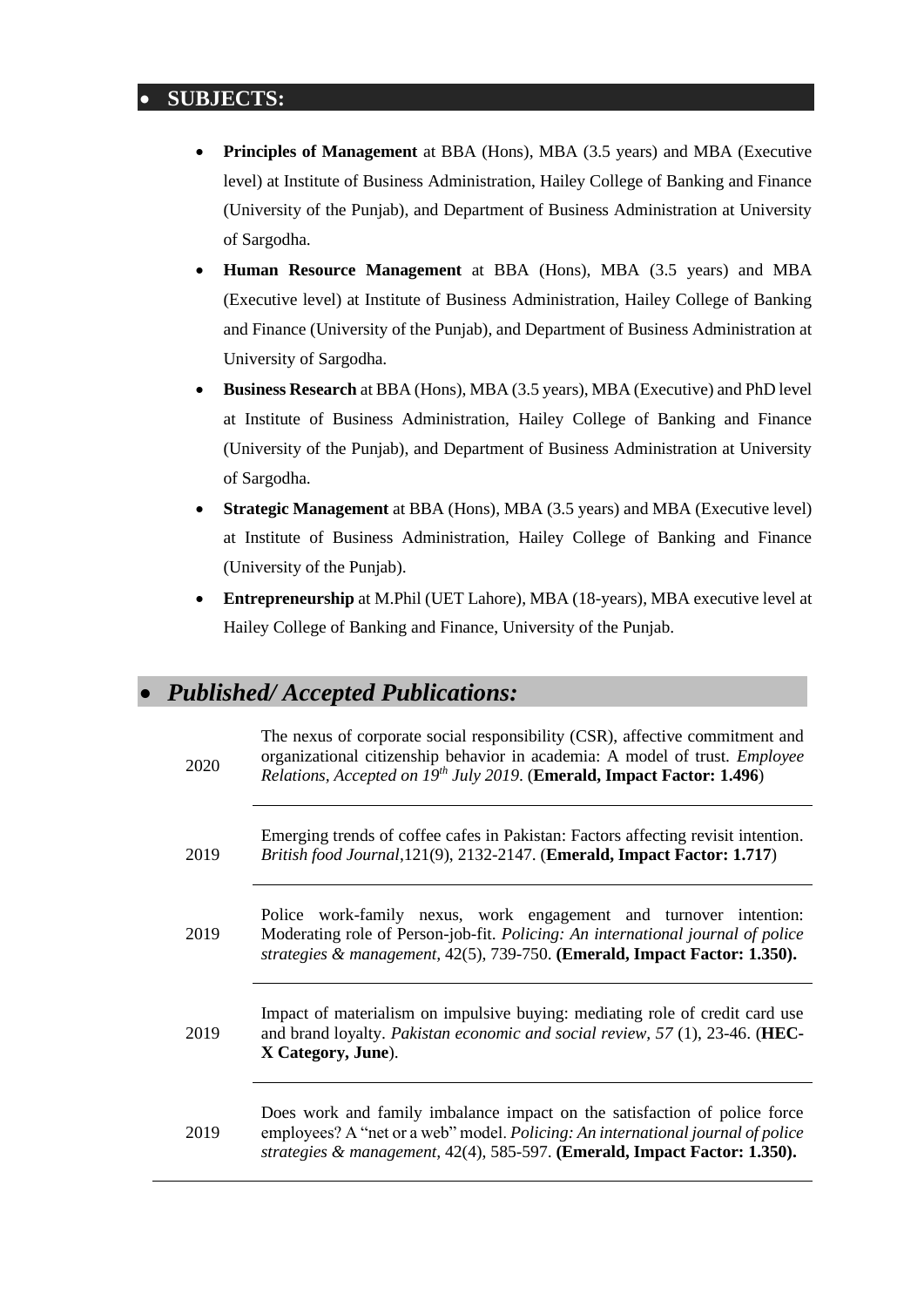| 2019 | Impact of tourism and finance on women empowerment. Journal of Policy<br>modeling, 41 (2), 234-254. (Elsevier, Impact Factor: 1.254).                                                                                                |
|------|--------------------------------------------------------------------------------------------------------------------------------------------------------------------------------------------------------------------------------------|
| 2019 | Workplace spirituality in South Asian context: The role of learning culture,<br>organizational support and knowledge sharing. South Asian Studies, 34(1), 195-<br>212. (HEC-X Category, June).                                       |
| 2019 | How commitment and satisfaction explain leave intention in police force?<br><i>International</i><br>Journal<br>of Police<br>Policing:<br>An<br><b>Strategies</b><br>&<br>Management, 42(2), 195-208. (Emerald, Impact Factor: 1.350) |
| 2019 | Green is clean: the role of ICT in resource management. Environmental science<br>and pollution research, 26(4), 25341-25358. (Springer, Impact Factor: 2.914)                                                                        |
| 2019 | The impact of financial development indicators on natural resource markets:<br>Evidence from two-step GMM estimator. Resources Policy, 62 (Aug.), 240-255.<br>(Elsevier, Impact Factor: 3.185)                                       |
| 2019 | Pro-poor Growth and Sustainable Development Framework: Evidence from<br>Two Step GMM Estimator. Journal of Cleaner Production, 206(1), 767-784.<br>(Elsevier, Impact Factor: 6.395).                                                 |
| 2019 | How organizational politics impact workers job related outcomes? Journal of<br>political studies, 26(1), 183-191. (HEC-X Category, June).                                                                                            |
| 2019 | Cultivating entrepreneurs: the role of university environment, locus of control<br>and self-efficacy. Procedia computersciences, 158, 642-647. (Science Direct)                                                                      |
| 2019 | Impact of Authentic Leadership on Employees Creativity and Innovation:<br>Mediating Role of Psychological Capital. Journal of the Research Society of<br>Pakistan, 56 (1), 61-72. (HEC-X Category, June)                             |
| 2019 | Motivation to transfer training in the learning organizations. Journal of<br>Management Development, 38(4), 273-287. (Emerald Publishing Group, ISI<br>& Scopus Indexed)                                                             |
| 2019 | Environmental CSR and pro-environmental behavior to reduce environmental<br>dilapidation: the moderating role of empathy. Management Research Review,<br>42(3), 332-351. (Emerald Publishing Group, ISI & Scopus Indexed)            |
| 2019 | Effects of ethical leadership on bullying and voice behavior among nurses:<br>Mediating role of organizational identification, working condition and                                                                                 |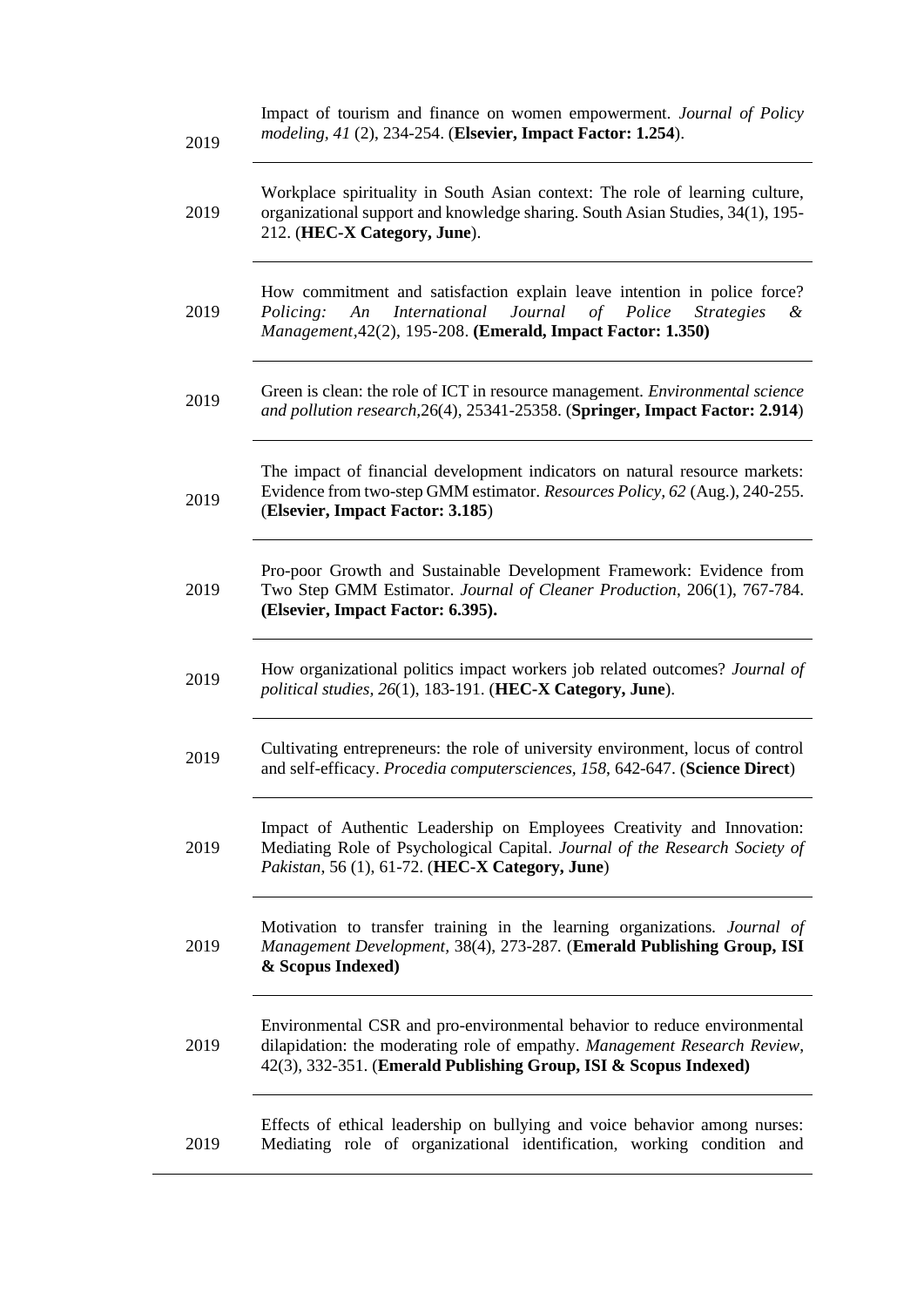workload. *Leadership in Health Services, 32* (1), 2-17. **(Emerald Publishing Group, ISI & Scopus Indexed).**

| 2019 | Effects of external prestige on emotional labor: mediation by organizational<br>identification and moderation by perceived organizational support. Middle East<br>journal of Management, 6 (2), 186-203. (Inderscience, ISI)                                                              |
|------|-------------------------------------------------------------------------------------------------------------------------------------------------------------------------------------------------------------------------------------------------------------------------------------------|
| 2018 | Relationships between Corporate Social Responsibility, Work Engagement and<br>Commitment:<br>Explanatory<br>Organizational<br>Role<br>Organizational<br>of<br>Identification, Journal of Behavioural Sciences, 28(2), 112-130. (HEC X<br>Category, December).                             |
| 2018 | Transformational Leadership and Four-Dimensional Commitment: Mediating<br>role of job characteristics and moderating role of participative and directive<br>leadership styles. Journal of Management Development, 37 (9/10), 666-683.<br>(Emerald Publishing Group, ISI & Scopus Indexed) |
| 2018 | Perceived CSR and Micro-Level Outcomes: Moderating role of Demographics.<br>Journal of research society of Pakistan, 55(2), 162-175. (HEC X Category,<br>December)                                                                                                                        |
| 2018 | Learning organizational environment and extra-role behaviors: The mediating<br>role of employee engagement. Journal of Management Development, 37 (3),<br>258-270. (Emerald Publishing Group, ISI & Scopus Indexed).                                                                      |
| 2018 | Entrepreneurial intentions: the role of entrepreneurial education. Journal of<br>research and reflections in education, 12(1), 56-67. (HEC Y Category, June)                                                                                                                              |
| 2018 | Mechanism between perceived organizational support and transfer of training:<br>explanatory role of self-efficacy and job satisfaction. Management Research<br>Review, 41(3), 296-313. (Emerald Publishing Group, ISI & Scopus Indexed).                                                  |
| 2018 | Protecting healthcare through organizational support to reduce turnover<br>intention. International Journal of Human Rights in Health Care, 11(1), 4-12.<br>(Emerald Publishing Group, ISI & Scopus Indexed).                                                                             |
| 2018 | Employees' response to CSR: Role of organizational identification and<br>organizational trust. Pakistan Journal of Commerce and Social Sciences, 12(1),<br>126-139. (HEC Y Category, April)                                                                                               |
| 2018 | Effects of supervision practices of principals on work performance and growth<br>of primary school teachers. Bulletin of education and research, 40(1), 301-314.<br>(HEC Y Category, March)                                                                                               |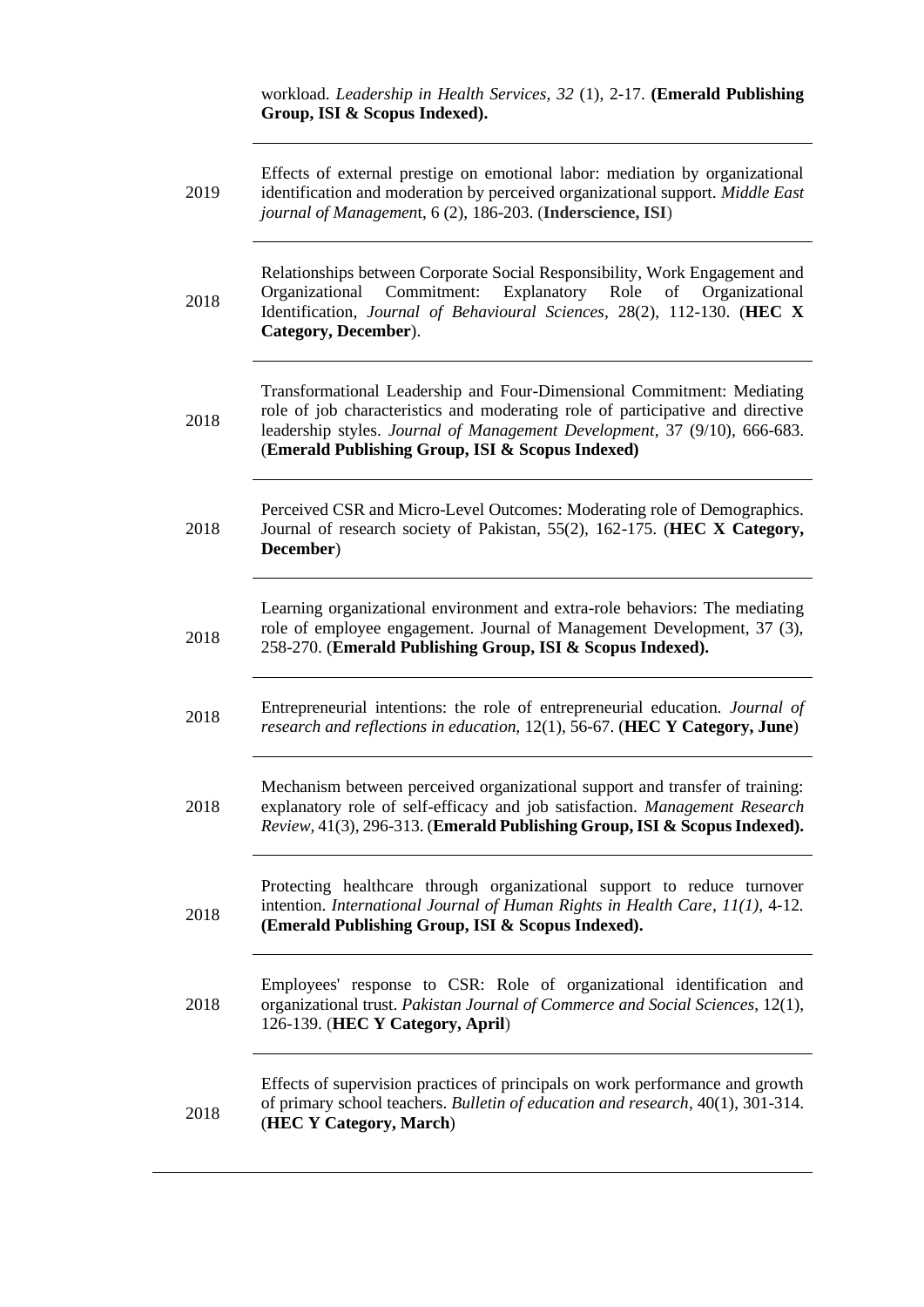| 2018 | Macroeconomic shocks and Malaysian tourism industry: Evidence from<br>structural VAR model. Iranian Economic Review, 22 (4), 1113-1137. (Scopus<br>Indexed)                                                                                                                                                   |
|------|---------------------------------------------------------------------------------------------------------------------------------------------------------------------------------------------------------------------------------------------------------------------------------------------------------------|
| 2017 | Gender discrimination in education, health, and labour market: a voice for<br>equality. Quality & Quantity, 51 (5), 2245-2266. (Springer, Impact Factor,<br>$1.094$ ).                                                                                                                                        |
| 2017 | Dynamic Linkages between Tourism Transportation Expenditures, Carbon<br>dioxide emission, Energy Consumption, and Growth Factors: Evidence from the<br>Transition Economies. Current Issues in Tourism, 20 (16), 1720-1735. (Taylor<br>& Francis, Impact Factor, 2.451)                                       |
| 2017 | Relationship Between Information and Communications<br>Quadrilateral<br>Technology, Patent Applications, Research and Development Expenditures, and<br>Growth Factors: Evidence from the Group of Seven (G-7) Countries. Social<br>Indicators Research. 133 (3), 1165-1191. (Springer, Impact Factor, 1.743). |
| 2017 | Consequences of Leader-member exchange in hospitality sector: Moderating<br>role of gender. Journal of Managerial Sciences, 11(3), 487-508. (HEC Y<br>Category)                                                                                                                                               |
| 2017 | Is gender discrimination the only hindrance in employees' career success? A<br>study of Pakistani hotel industry. Abasyn Journal of Social Sciences, 10(AIC<br>December) Special Issue, 386-404. (HEC X Category).                                                                                            |
| 2017 | Readability of mission statements: A look at fortune 500. Journal of quality and<br>technology management, $13(1)$ , 1-14. (HEC X Category).                                                                                                                                                                  |
| 2017 | Employee engagement, organizational commitment and job satisfaction as<br>consequent of perceived CSR: A mediation model. Journal of Research Society<br>of Pakistan, 54(1), 153-167. (June HEC X Category)                                                                                                   |
| 2017 | Nurses Reciprocation of Perceived Organizational Supprot: Moderating Role of<br>Psychological Contract Breach. International Journal of Human Rights in<br>Health Care, 10 (2), 123-131. (Emerald Publishing Group, ISI & Scopus<br>Indexed)                                                                  |
| 2016 | Psychological Consequences of<br>Social<br><b>Behavioral</b><br>and<br>Corporate<br>Responsibility: Need of the Time. Social Responsibility Journal, 12(2), 307-320.<br>(Emerald Publishing Group, ISI & Scopus Indexed)                                                                                      |
| 2016 | The role of organizational learning culture and psychological empowerment in<br>reducing turnover intention and enhancing citizenship behavior. The Learning                                                                                                                                                  |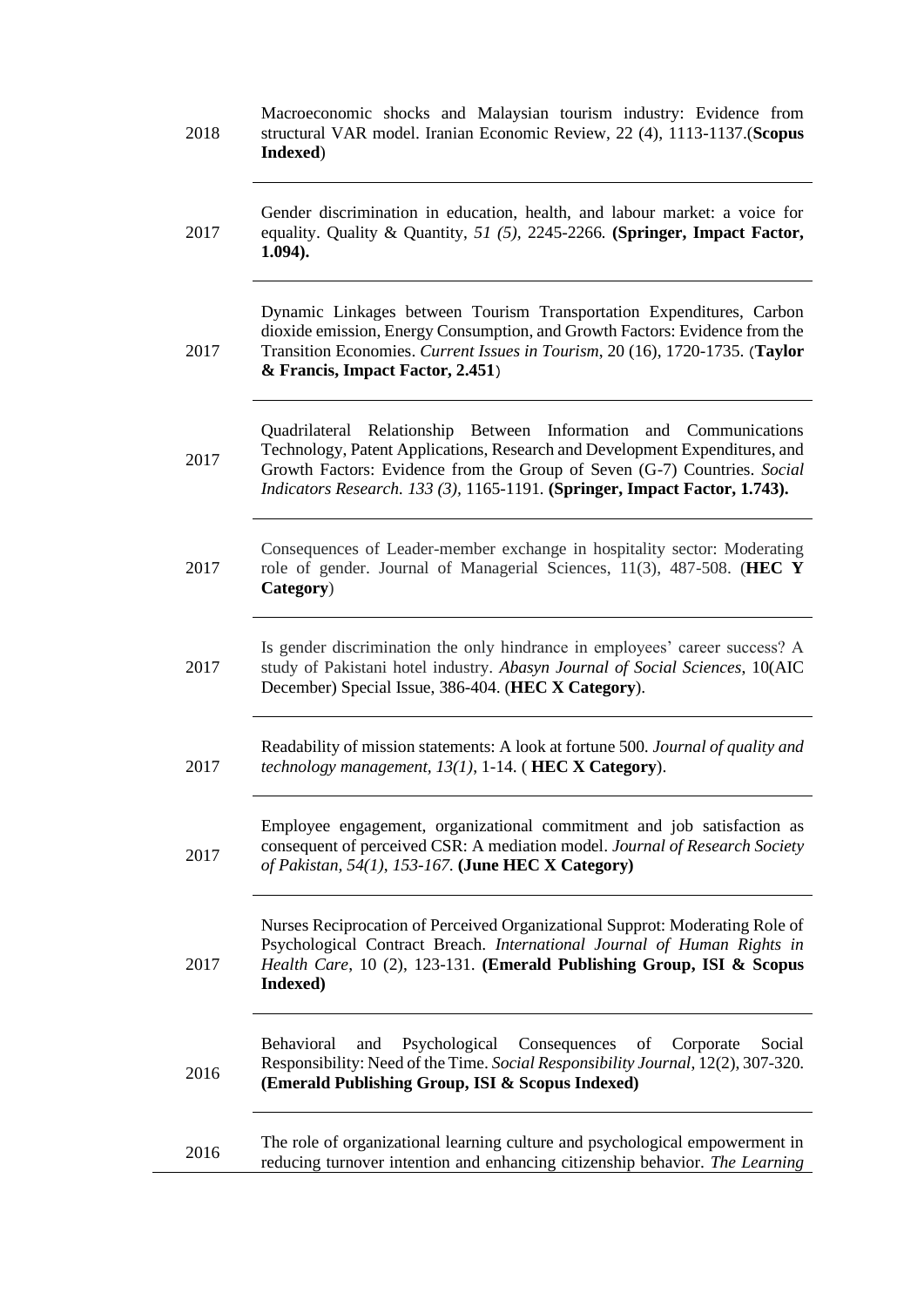*Organization, 23 (2/3),* 156-169. **(Emerald Publishing Group, ISI & Scopus Indexed)**

| 2016 | European Countries Trapped in Food Poverty and Inequality: Agricultural<br>Sustainability is the Promising Solution. Social Indicators Research,. 129 (1),<br>181-194 (Springer, Impact Factor, 1.395).                                                          |
|------|------------------------------------------------------------------------------------------------------------------------------------------------------------------------------------------------------------------------------------------------------------------|
| 2016 | Pillion riders' cloth related injuries and helmet wearing patterns: a study of<br>Lahore, Pakistan. International Journal of Injury Control and Safety Promotion,<br>23(4), 388-394. (Taylor & Francis, Impact Factor, 0.888).                                   |
| 2016 | Economatric applications for measuring the environmental impacts of biofuel<br>production in the panel of worlds' largest region. International Journal of<br>Hydrogen Energy, 41(7), 4305-4325. (Elsevier, Impact Factor, 3. 313).                              |
| 2016 | Environment and air pollution like gun and bullet for low income countries: War<br>for better health and wealth. Environmental Science and Pollution Research, 23,<br>3641-3657. (Springer, Impact Factor, 2.828).                                               |
| 2015 | Driving Behavior, Traffic Risk and Road Safety: A comparative Study between<br>Malaysia and Singapore. International Journal of Injury Control and Safety<br><i>Promotion, 22 (4), 359-367. (Taylor &amp; Francis, Impact Factor, 0.707)</i>                     |
| 2015 | The influence of organizational learning culture and perceived organizational<br>support on employees' affective commitment and turnover intention. Nankai<br>Business Review International, 6 (4), 417-431 (Emerald Publishing Group,<br>Scopus Indexed, ESCI). |
| 2015 | Graduates' expectation gap: The role of employer and Higher Learning<br>Institutes. Journal of applied research in higher education, 7(2), 372-384.<br>(Emerald Publishing Group, Scopus Indexed, ESCI).                                                         |
| 2015 | Perceived organizational support and its outcomes: A meta-analysis of latest<br>available literature. Management Research Review, 38(6), 627-639. (Emerald<br><b>Publishing Group, Scopus Indexed, ESCI)</b>                                                     |
| 2015 | The relationships between LMX, Job satisfaction and Turnover intention.<br>Science International (Lahore), 27(2), 1523-1526. (HEC Recognized Y<br>Category)                                                                                                      |
| 2015 | Employees' perception of CSR and organizational citizenship behavior. Science<br>International (Lahore), 27 (3), 2417-2419. (HEC Recognized Y Category)                                                                                                          |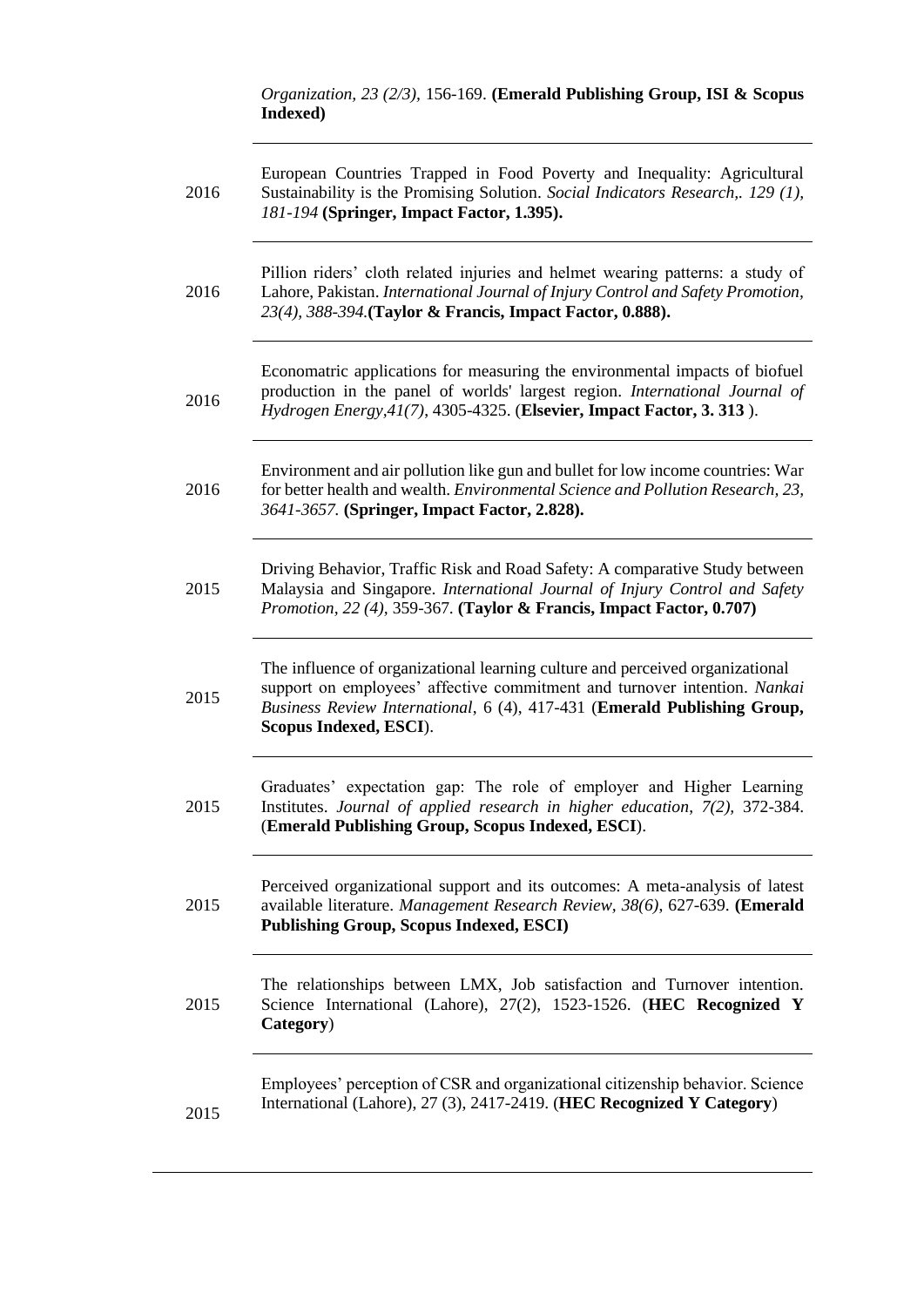| 2015 | Portfolio diversification in global equity markets and the role of global financial<br>crisis. Pakistan journal of commerce and social sciences, Vol. 9 Iss. 1, 69-<br>95(HEC Recognized Journal Y Category).                                                       |
|------|---------------------------------------------------------------------------------------------------------------------------------------------------------------------------------------------------------------------------------------------------------------------|
| 2014 | Organizational Learning Culture and Customer Satisfaction:<br>The<br>Mediating Role of Normative Commitment. The Learning Organization,<br>Vol. 21 Iss. 6, 392-404. (Emerald Publishing Group, Scopus Indexed)                                                      |
| 2014 | Organizational Learning Culture and Psychological Empowerment as<br>Antecedents of Employees' Job Related Attitudes: A Mediation Model. Journal<br>of Asia Business Studies, Vol. 8 No. 3, 249-263. (Emerald Publishing Group,<br><b>Scopus Indexed)</b>            |
| 2014 | Institutional and faculty role in academic achievements of students: Evidence<br>from a public sector university of Pakistan. International Journal of<br>Management in Education, Vol. 8 No. 4, 419-431. (Inderscience Publishing<br><b>Group, Scopus Indexed)</b> |
| 2014 | Exploring the relationship between POS, OLC, Job satisfaction and OCB.<br>Procedia- Social and Behavioral Sciences, 114, 164-169. (Science Direct,<br><b>Scopus Indexed)</b>                                                                                        |
| 2014 | Role of perceived organizational support in faculty's responsiveness and<br>students outcomes. International Journal of Educational Management, Vol. 28,<br>Issue 2, 246-256. (Emerald Publishing Group, Scopus Indexed)                                            |
| 2014 | Interdependence of south Asian equity markets. Research Journal of Applied<br>Sciences, Engineering and Technology, 7(13), 2762-2771. (Scopus Indexed<br>Journal)                                                                                                   |
| 2013 | Turnover Intentions: The role of perceived organizational support and<br>organizational commitment. Procedia- Social and Behavioral Sciences, 103,<br>1237-1241. (Science Direct, Scopus Indexed)                                                                   |
| 2013 | Organizational Learning culture and Leader- member exchange: The way to<br>enhance organizational commitment and reduce turnover intentions. The<br>Learning Organization, 20 (4/5), 322-337. (Emerald Publishing Group,<br><b>Scopus Indexed)</b>                  |
| 2013 | Investigating the mediating role of organizational politics between leadership<br>style and followers' behavioral outcomes. Business Strategy Series, 14 (2/3),<br>80-96. (Emerald Publishing Group, Scopus Indexed)                                                |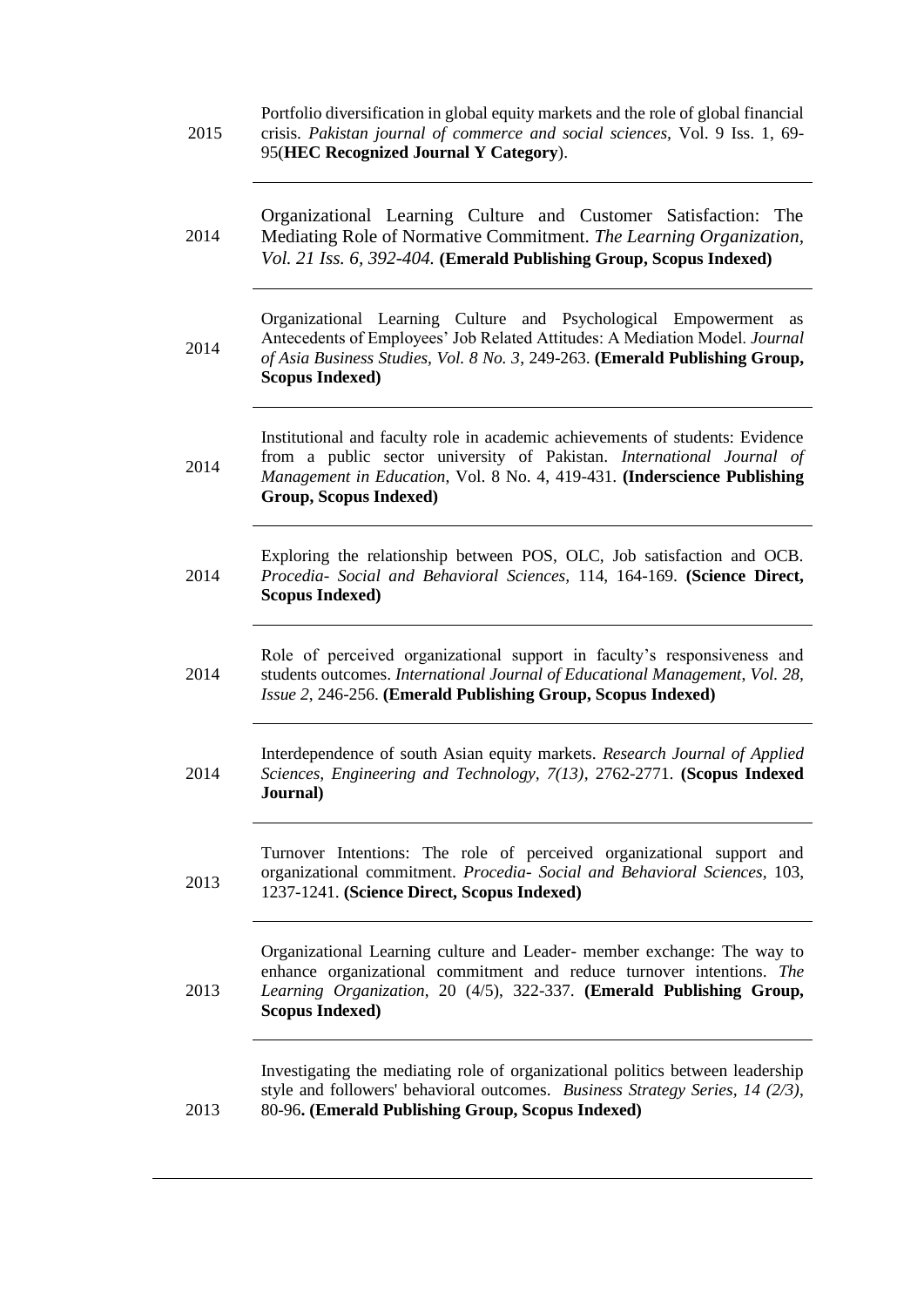#### 2013 Mission Statements Readability: An insight into Islamic banks. *Journal of Islamic Accounting and Business Research*, 4(2), 132-150. **(Emerald Publishing Group)**

## • CONFERENCES:

| 2019 | Cultivating entrepreneurs: Role of the university environment, locus of control<br>and self-efficacy. Proceedings of 3rd World Conference on Technology,<br>Innovation and Entrepreneurship. Istanbul University, Istanbul, Turkey (21-23)<br>June 2019).                                                                                                 |
|------|-----------------------------------------------------------------------------------------------------------------------------------------------------------------------------------------------------------------------------------------------------------------------------------------------------------------------------------------------------------|
| 2016 | The mediating role of organizational identification between corporate social<br>responsibility and job satisfaction. Abstract proceedings of 18th international<br>society for business innovation and technology management conference (18th<br>ISBITM Michigan Conference). University of Michigan, Ann Arbor, USA.<br>ISSN: 2094-506X (May 1-3, 2016). |
| 2014 | Knowledge Sharing: The Influence of Organizational Citizenship Behavior.<br>Proceedings of 7 <sup>th</sup> Asia-Pacific Business Research Conference. Bayview Hotel<br>Singapore, ISBN: 978-1-922069-58-0 (25-26 August).                                                                                                                                 |
| 2013 | Exploring the relationship between POS, OLC, Job satisfaction and OCB. $4th$<br>World Conference on Psychology, Counseling and Guidence (WCPCG-2013),<br>Istanbul Kurtul University, Istanbul, Turkey (24-26 May).                                                                                                                                        |
| 2013 | Turnover Intentions: The role of perceived organizational support and<br>$13^{th}$<br>organizational<br>commitment.<br>International Education<br>Technology<br>Conference, Faculty of Education, University of Malaya, Kuala Lampur,<br>Malaysia (13-15 May).                                                                                            |
| 2012 | The influence of job involvement on in-role performance, using three<br>dimensional commitment as mediator. Proceedings on international conference<br>of business management and information system. PP. 475-483. Singapore<br>Management University, Singapore.                                                                                         |
| 2012 | Mission statement's reliability: An exploration. International Engineering and<br>Management Conference (EMC-2012). 22-24 October 2012.                                                                                                                                                                                                                   |

# • **BOOK PUBLICATION :**

2013

*Mission Statements' readability: An exploration,* in Nejati, M. *Frontiers of Businesss, Management and Economics.* Florida, USA. Universal Publishers. pp.169-173 (ISBN: 978-1-61233-265-9).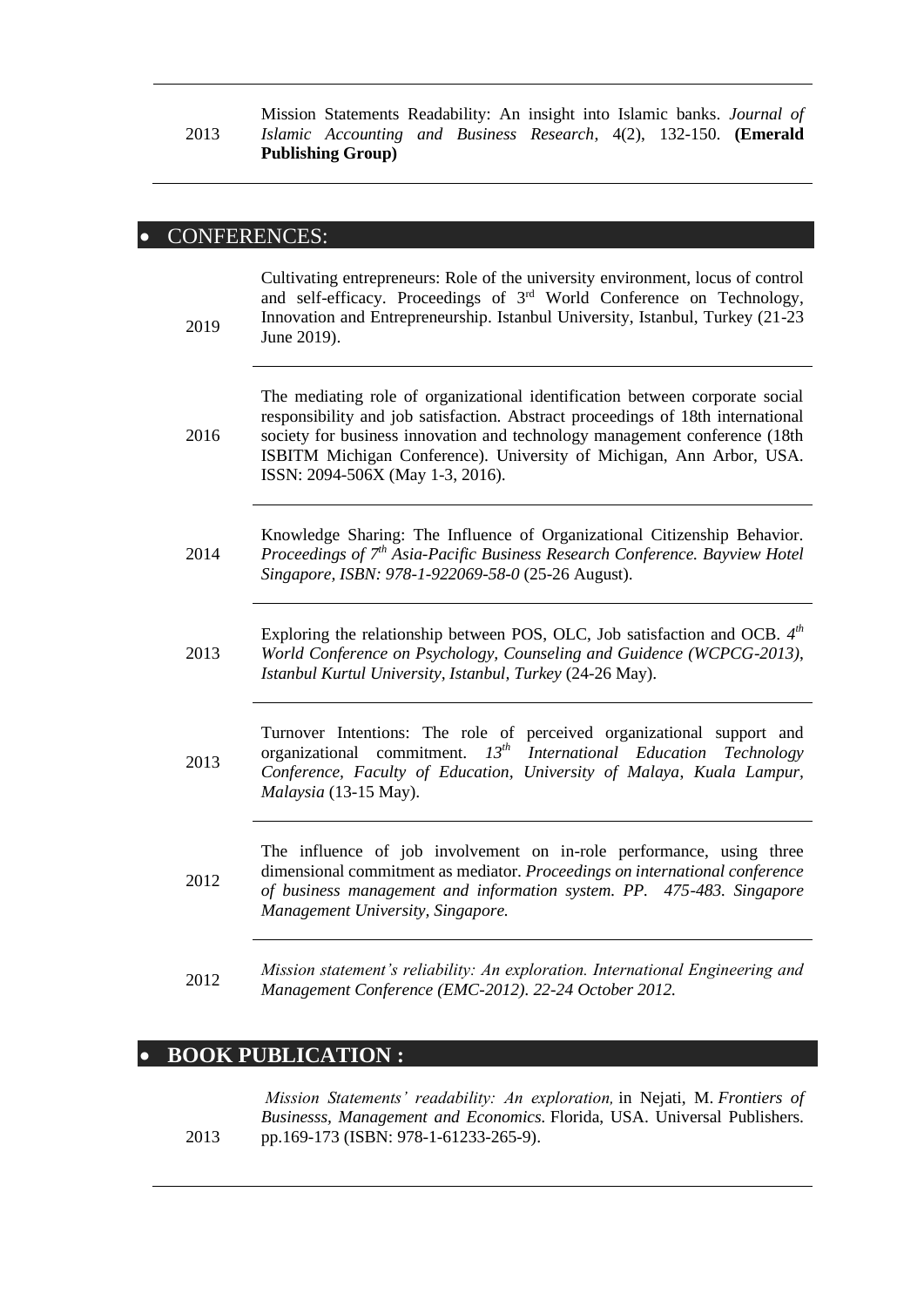2011 Antecedents and Consequences of Motivation: A study of educational sector. Lambert Academic Publications, Germany (ISBN: 978-3844308938). (available at: [www.amazon.com](http://www.amazon.com/) )

## • **RESEARCH SUPERVISION:**

## • *PhD Supervisor:*

o **Rashid Ahmed Khan (2017).** *Examining the impact of employees' perception of corporate social responsibility on employees' outcomes: the mediating role of organizational trust, job satisfaction and organizational identification*. A PhD thesis submitted to the National College of Business Administration & Economics Lahore.

## • *M.Phil /MBA (18-years):*

- 1. **Mehwish Mahmood (2018).** The impact of eWOM and corporate social responsibility on purchase intention: Mediating role of Brand Image. Submitted to IBA-PU.
- 2. **Ayesha Nadeem (2018).** The role of perceived CSR and transformational leadership in enhancing the emotional attachment: Mediating role of organizational identification. Submitted to IBA-PU.
- 3. **Syeda Tahira Bukhari (2018).** Impact of electronic word of mouth and traditional word of mouth on purchase of intention with the mediating effect of brand attitude. Submitted to IBA-PU.
- 4. **Izba Sameer (2018).** Can conflict management styles help reducing turnover intention in banking sector: Explanatory role of organizational commitment and job satisfaction. Submitted to IBA-PU.
- 5. **Nadia Tahir (2018).** The influence of workplace environmental factors on employees' training transfer. Submitted to IBA-PU.
- 6. **Nasir Abbas (2018).** Organizational politics and job related outcomes: Moderating role of psychological contract breach. Submitted to IBA-PU.
- 7. **Sidra Basharat (2018).** Impact of Psychological capital on organizational citizenship behavior Job satisfaction and work engagement: Mediating role of Affective Commitment. Submitted to Hailey College of Banking & Finance, University of the Punjab, Lahore.
- 8. **Irfan Ghafoor Shahid (2018).** Mechanism between Perceived Organization Support and Turnover Intention: A mediation Model. Submitted to Hailey College of Banking & Finance, University of the Punjab, Lahore.
- 9. **Arooj Toufique (2018).** Impact of IMX on the relationship between leadership styles and work engagement along with OCB. Submitted to Hailey College of Banking & Finance, University of the Punjab, Lahore.
- 10. **Syeda Ambreen Zahra Kazmi (2018).** The Mediating Role of Felt obligation on the relationship work engagement and job satisfaction. Submitted to Hailey College of Banking & Finance, University of the Punjab, Lahore.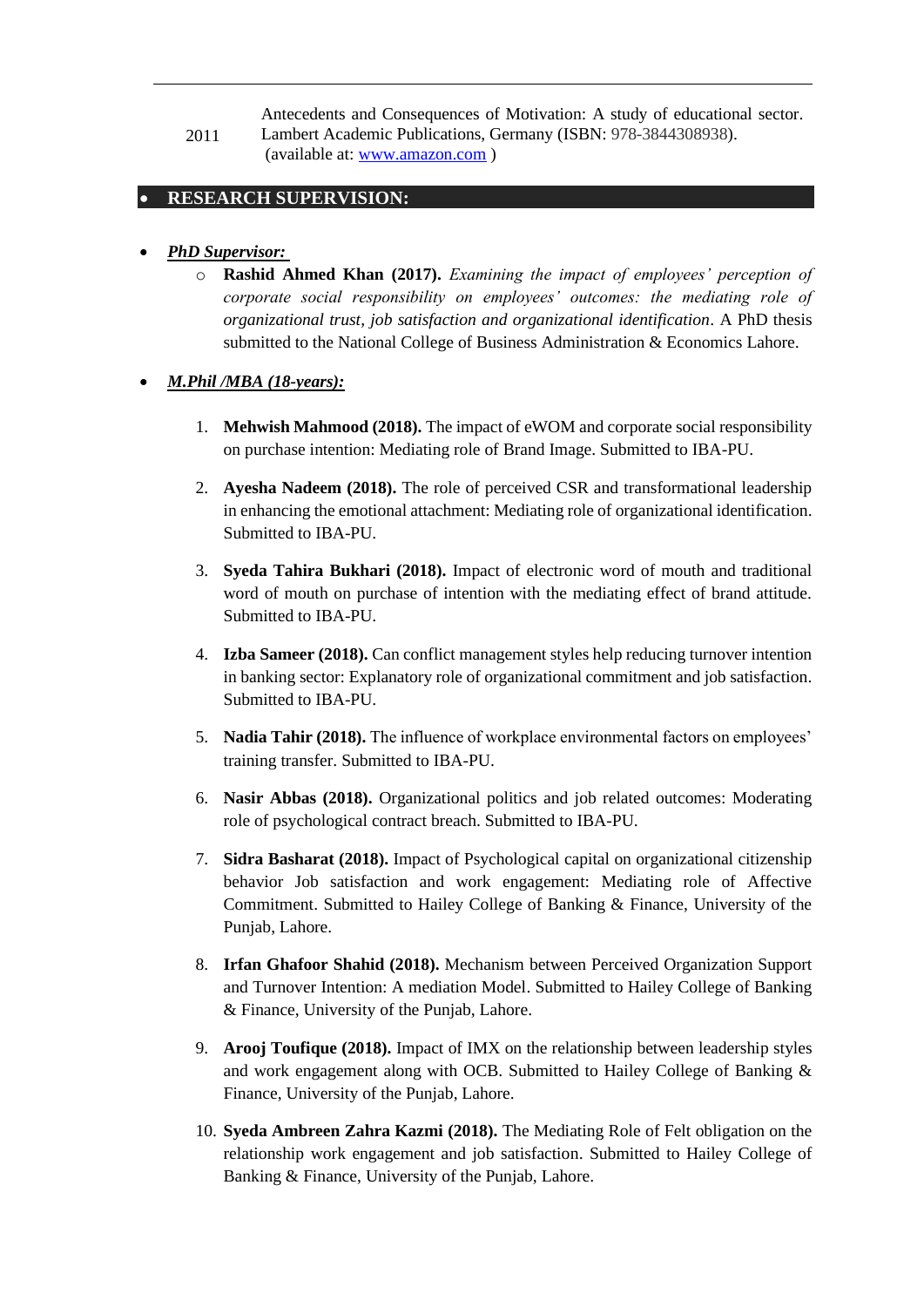- 11. **Kiran Khalid (2018).** Consequences of Person job fit among Pakistani Police. Submitted to Hailey College of Banking & Finance, University of the Punjab, Lahore.
- 12. **Abida Hussain (2018).** The relationship between work family conflict and organizational commitment: Mediating role of Emotional Exhaustion. Submitted to Hailey College of Banking & Finance, University of the Punjab, Lahore.
- 13. **Hafiz M. Zubair (2018).** Employees Job related outcomes of transformational leadership. Submitted to Hailey College of Banking & Finance, University of the Punjab, Lahore.
- 14. **Muhammad Fahad Khan (2018).** Factors affecting transfer of training in manufacturing sector: Role of self-efficacy. Submitted to Hailey College of Banking & Finance, University of the Punjab, Lahore.
- 15. **Zain Ul Aabidin (2018).** Can Transformational leaders reduce turnover intentions? Mediating role of work engagement and organizational citizenship behavior. Submitted to Hailey College of Banking & Finance, University of the Punjab, Lahore.
- 16. **Mehr Un Nisa (2018).** The relationship between psychological capital and employee work related outcomes: Moderating role of autocratic leadership. Submitted to Hailey College of Banking & Finance, University of the Punjab, Lahore.
- 17. **Hafiz Muhammad Faizan (2018).** Influence of organizational learning culture, perceived organizational support and leader member exchange on affective commitment and turnover intention. Submitted to Hailey College of Banking & Finance, University of the Punjab, Lahore.
- 18. **Awais Sarwar (2018).** Developing organizational creativity and innovation; Toward a model of self-leadership (Constrictive thought strategy) individual employee creativity climate and workplace innovative origination. Submitted to Hailey College of Banking & Finance, University of the Punjab, Lahore.
- 19. **Iqra Zahid (2018)**. Leader Member Exchange and Employee Work related outcomes: Mediating Role of Psychological Capital. Submitted to Hailey College of Banking & Finance, University of the Punjab, Lahore.
- 20. **Saima Yousaf (2017).** Consequences of ethical leadership: the mediating role of leader-member exchange. Submitted to Hailey College of Banking & Finance, University of the Punjab, Lahore.
- 21. **Rida Khan (2017).** Antecedents and consequences of job burnout in healthcare sector of Pakistan. Submitted to Hailey College of Banking & Finance, University of the Punjab, Lahore.
- 22. **Imran Ahmed Sani (2017)**. Mechanism of toxic leadership and turnover intentions: Mediating role of job satisfaction and organizational commitment. Submitted to Hailey College of Banking & Finance, University of the Punjab, Lahore.
- 23. **Muhammad Rashid (2017).** Effects of ethical leadership on employees job related outcomes. Submitted to Hailey College of Banking & Finance, University of the Punjab, Lahore.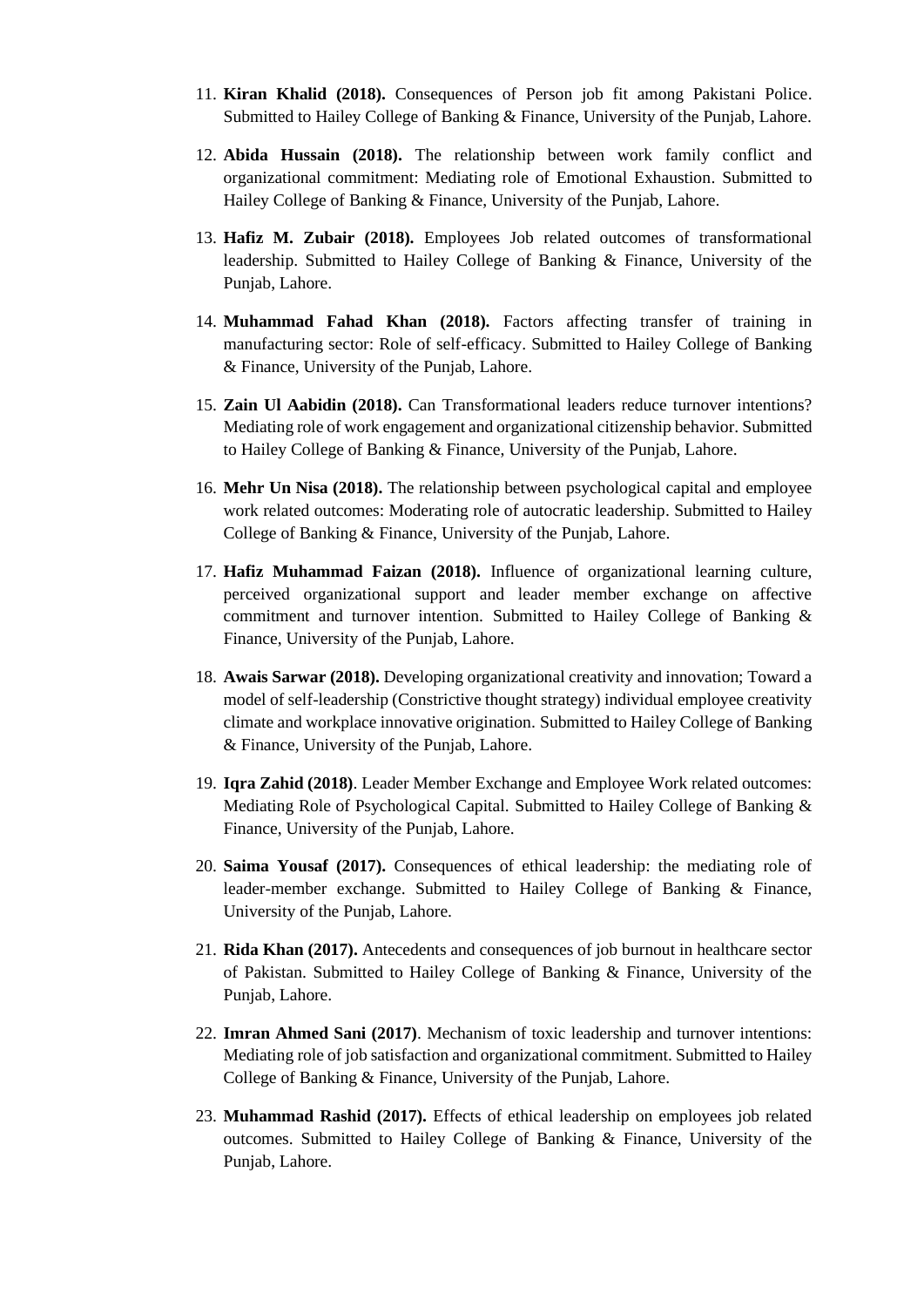- 24. **Waleed Zia (2017).** Factors influencing in reducing banking employees' turnover intention. Submitted to Hailey College of Banking & Finance, University of the Punjab, Lahore.
- 25. **Nimra Akram (2017).** Investigating the impact of ethical leadership on organizational outcome criteria- mediating role of organizational justice. Submitted to Hailey College of Banking & Finance, University of the Punjab, Lahore.
- 26. **Habiba Nawaz (2017).** Relationship between ethical leadership, job satisfaction and counterproductive work behavior – Mediating role of organizational trust. Submitted to Hailey College of Banking & Finance, University of the Punjab, Lahore.
- 27. **Junaid Ahmed (2017).** Protecting healthcare through organizational support: Moderating role of psychological contract breach. Submitted to Hailey College of Banking & Finance, University of the Punjab, Lahore.
- 28. **Azwa Shafi (2017).** Impact of entrepreneurship education on entrepreneurial intetion of university students with the mediating roles of subjective norms, self efficacy and locus of control. Submitted to Hailey College of Banking & Finance, University of the Punjab, Lahore.
- 29. **Nida (2017).** Retaining employees in banking sector: the role of justice, commitment and job satisfaction. Submitted to Hailey College of Banking & Finance, University of the Punjab, Lahore.
- 30. **Sana Naz Ashraf (2017).** The effect of supply chain management on the environmental and social performance. Submitted to Hailey College of Banking & Finance, University of the Punjab, Lahore.
- 31. **M. Usman Riaz (2016).** The role of perceived organizational support in reducing turnover intention: A study of higher education institutes of Lahore, Pakistan. Submitted to Hailey College of Banking & Finance, University of the Punjab, Lahore.
- 32. **Hafiza Ghazal Munir (2016).** Why should we have motivated employees? An investigation of banking industry. Submitted to Hailey College of Banking & Finance, University of the Punjab, Lahore.
- 33. **Hina Latif (2016).** Relationship between organizational learning culture and organizational commitment through the mediating role of job satisfaction. Submitted to Hailey College of Banking & Finance, University of the Punjab, Lahore.
- 34. **Waheed ur Rehman (2016).** Investigating the relationship between leadership styles and employee performance through the mediating role of job satisfaction. Submitted to Hailey College of Banking & Finance, University of the Punjab, Lahore.
- 35. **Saba Khaliq (2016).** Impact of supervisor support and co-worker support on organizational commitment and turnover intention. Submitted to Hailey College of Banking & Finance, University of the Punjab, Lahore.
- 36. **Ghulam Hassan Sajid (2016).** HR practices and employee performance: A mediating model. Submitted to Hailey College of Banking & Finance, University of the Punjab, Lahore.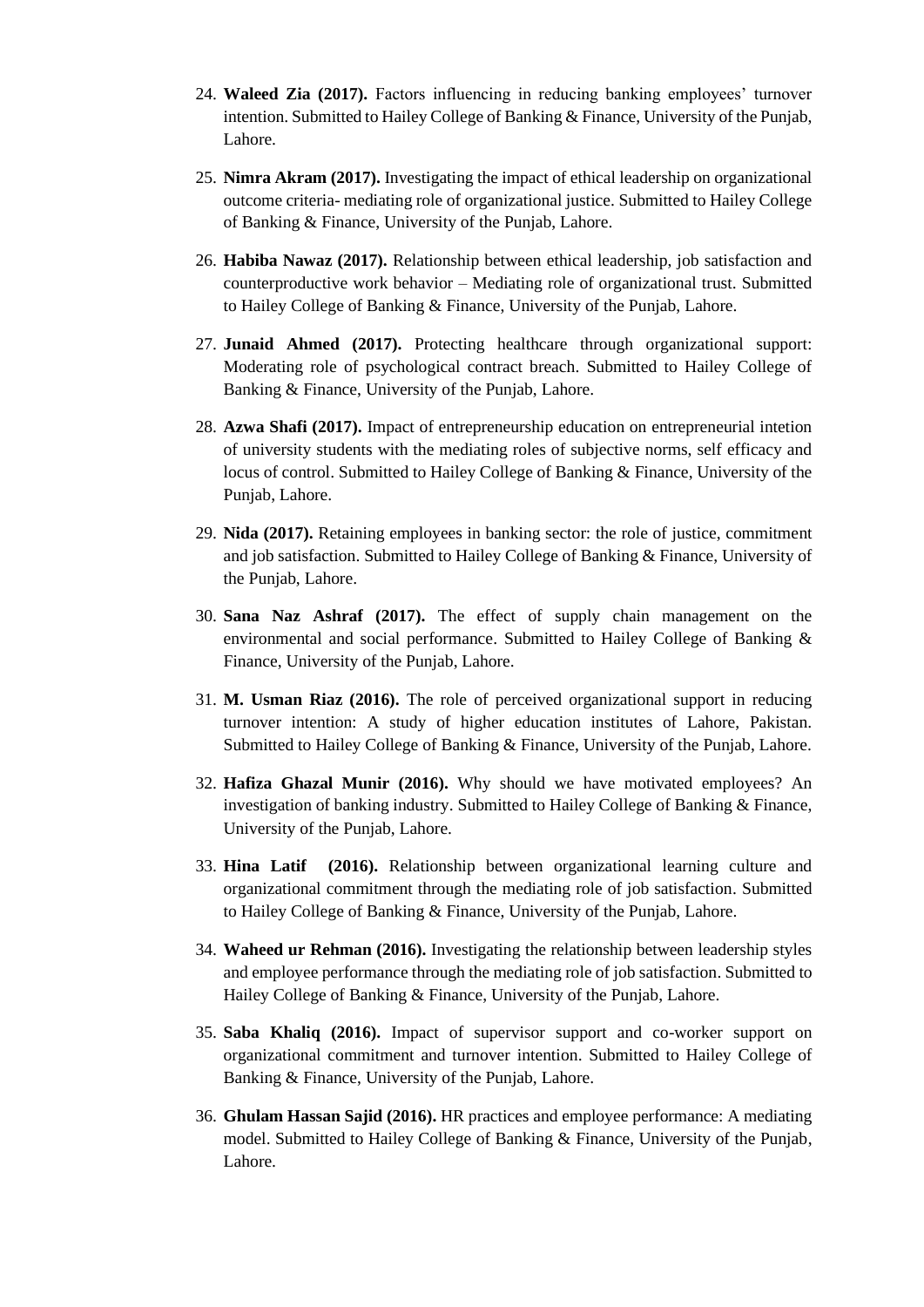37. **Maryam Arif (2016).** Mechanism between work overload and turnover intention: Mediating role of organizational commitment and job stress. Submitted to Hailey College of Banking & Finance, University of the Punjab, Lahore.

## • **RESEARCH EXTERNAL EXAMINER:**

## • *PhD Thesis:*

- o **Saqib Rehman (2019).** Extending social media recruiting technology (eSMART) acceptance model for Pakistani organizations. National collect of Business Administration and Economics, Lahore.
- o **Ali Asad (2018).** High performance work system and business performance: A social capital perspective. National collect of Business Administration and Economics, Lahore.
- o **Albert John (2018).** Does CSR contribute to organizational behavior? The perspective of social identity theory and contingency of employee desire. National collect of Business Administration and Economics, Lahore.

## • *M.Phil /M.Com/MBA (18-years) Thesis:*

- o **Touseef Ahmed (2019).** Knowledge oriented leadership, creative self-efficacy and innovative performance in software industry of Pakistan: moderating role of organizational climate. University of Gujrat, Gujrat.
- o **Aqsa Khan (2019).** Authentic leadership and employee thriving at workplace: evidence from information technology sector of Pakistan. University of Gujrat, Gujrat.
- o **Sobia Arshad (2019).** Organizational capital and firm life cycle phases: evidence from PSX index companies. University of Gujrat, Gujrat.
- o **Qamar uz Zaman (2019)**. An empirical study of cultural intelligence and its impact on turnover intention through job satisfaction. Hailey college of banking and finance, University of the Punjab.
- o **Faiza Saleem (2019)**. Role of empowering leadership, trust and leader-follower distance in voicing behavior: A study of hospitality sector, Pakistan. University of Gujrat, Gujrat.
- o **Faiz sultan (2019)**. Does Happiness at work lead to organizational citizenship behavior with mediating role of organizational learning capacity? A gender perspective study of educational institutes in Sialkot. University of Gujrat, Sialkot Campus.
- o **Marriam Munawar (2019)**. Role of employee commitment and organizational support on employee performance. Hailey college of banking and finance, University of the Punjab.
- o **Muhammad Imran (2019)**. Half a centure of advertising endorsements: A metaanalysis. Hailey college of banking and finance, University of the Punjab.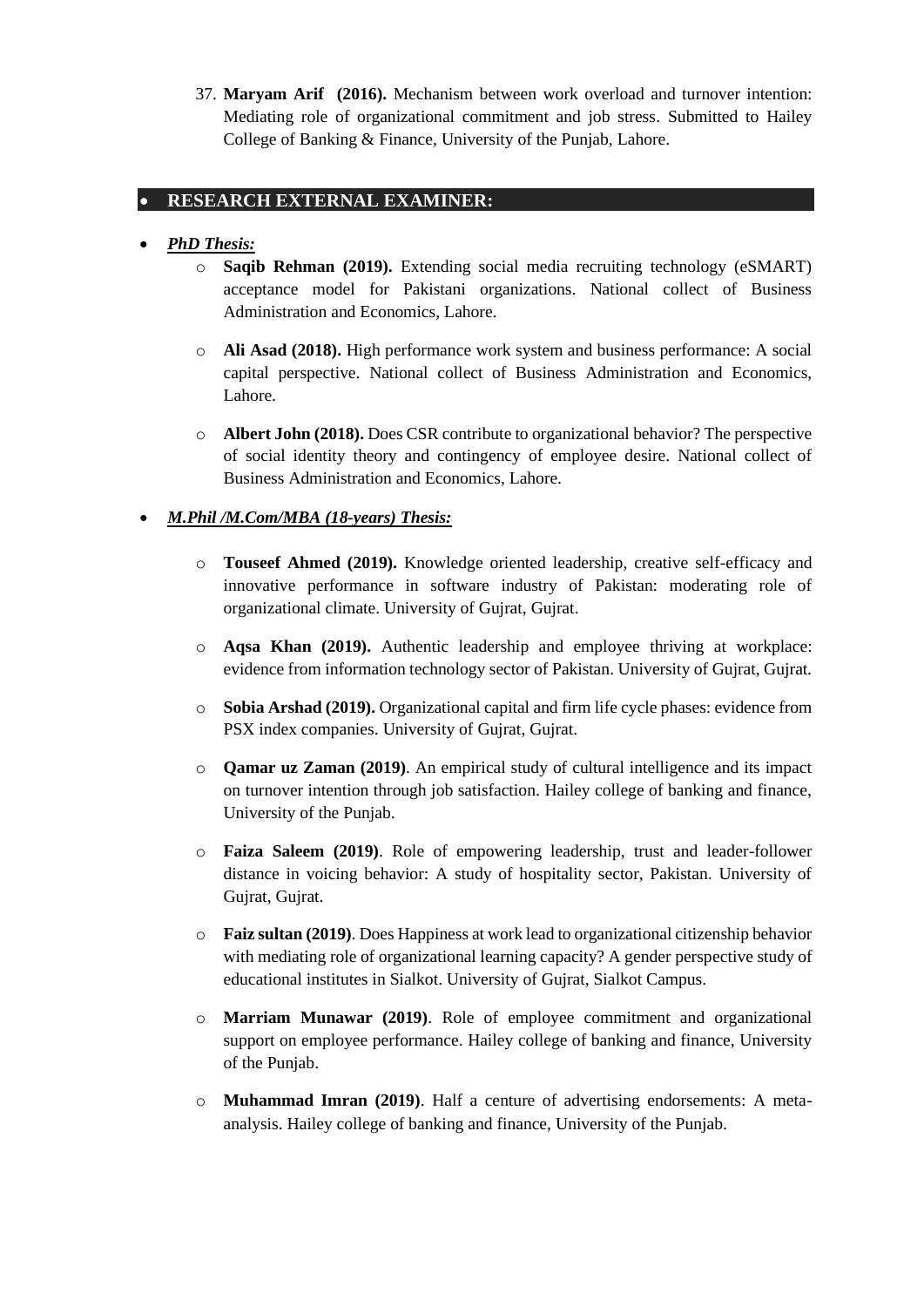- o **Anzalna Khan (2019).** Integration of service quality through the lense of religiosity and country of origion: A study of Islamic banking customers. Hailey college of banking and finance, University of the Punjab.
- o **Ejaz Shabbir (2019).** Determinants of dividend policy: Evidence from Pakistan's banking sector. University of Sargodha, Gujranwala Campus, Gujranwala.
- o **Najam U Sehar (2019).** Corporate social responsibility and financial performance of firms. University of Sargodha, Faisalabad Campus, Faisalabad.
- o **Amjad Ali (2018)**. The mediating role of negative emotions on the relationship of work stress and counter productive work behavioral study of private higher education institutions of Lahore, Pakistan. Superior University Lahore.
- o **Muhammad Umar (2018)**. An empirical study on the telecom sector of Pakistan: Mediating role of organizational citizenhip behavior in perceived organizational support and psychological empowerment on job performance. Superior University Lahore.
- o **Qazi Muhammad Ali (2018)**. Effect of perceived organizational politics in employee's performance through emotional intelligence: moderating role of political skills. Superior University Lahore.
- o **Anum Akbar (2017).** Investigating the mediating effect of organizational cynicism between work family conflict and organizational citizenship behavior. University of the Punjab Gujranwala Campus.
- o **Tayyaba Mahboob (2017).** Investigating the mediating effect of work engagement between emotional intelligence and organizational commitment. University of the Punjab Gujranwala Campus.
- o **Maria Rasool (2017).** Mediating effect of person organization fit between authentic leadership style and job performance. University of the Punjab Gujranwala Campus.
- o **Sana Khalid (2017).** Mediating effect of workplace isolation between servant leadership and interpersonal trust. University of the Punjab Gujranwala Campus.
- o **Numan Aslam (2017).** Mediating effect of workplace bullying between perception of ethical climate and citizenship behavior. University of the Punjab Gujranwala Campus.
- o **Wajeeha Ayub Khan (2016).** *Impact of supervisory career mentoring on occupational commitment and turnover intention through mediating role of perceived organizational support and job fit*. Hailey College of Commerce, University of the Punjab, Lahore, Pakistan.
- o **Zahra Irshad (2016).** *Impact of Organizational Learning Capabilities on the firm performance through the mediation of employee's flexibility and firm innovativeness*. Hailey College of Commerce, University of the Punjab, Lahore, Pakistan.
- o **Waqas Baig (2016).** *Probing the impact of social exchange relationship on creative work involvement: through mediation of work engagement*. Hailey College of Commerce, University of the Punjab, Lahore, Pakistan.